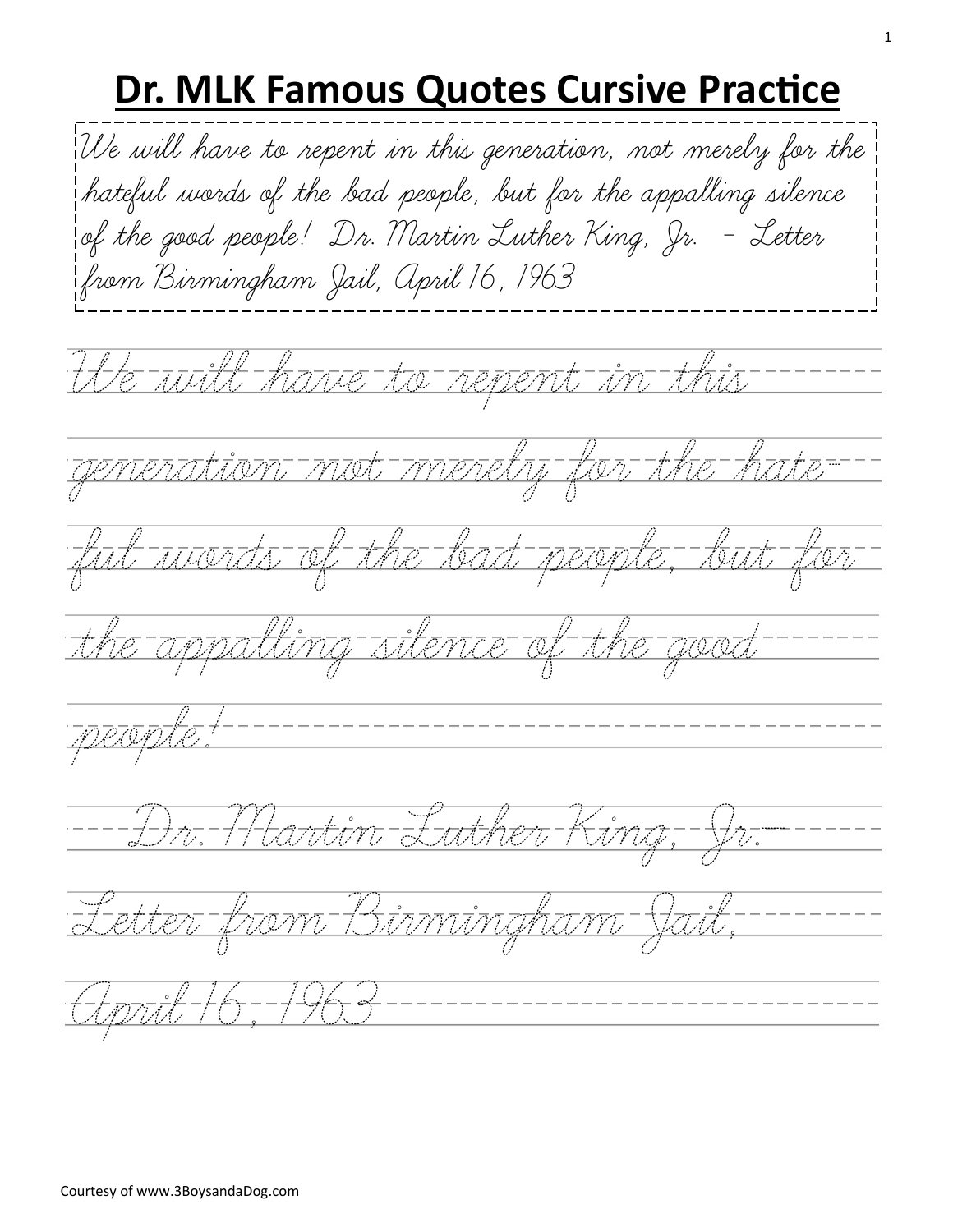## **Dr. MLK Famous Quotes Cursive Practice**

I have a dream that one day, this nation will rise up and live out the true meaning of its creed: "We hold these truths to be self-evident: that all-men are created equal!"-"--Dr. Martin Luther King, Jr.— The "I have a dream" speech, August 28, 1963 I have a dream that one day this nation will rise up and live out the true meaning of its creed: "We hold these truths to be self-evident: that all men are created equal!" Dr. Martin Luther King, Jr. - "I Have a Dream" speech, August 28, 1963